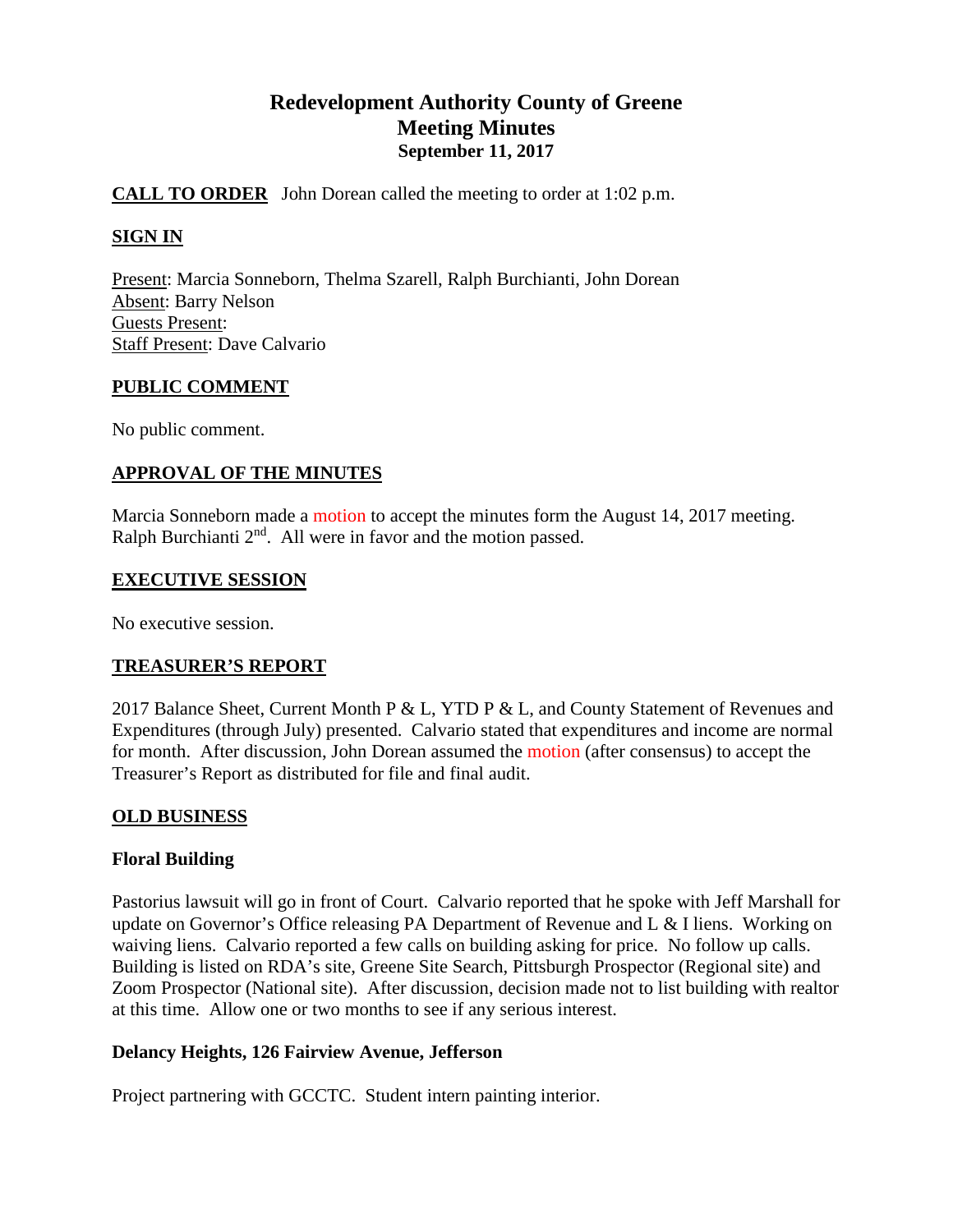## **Nazer St. Remediation and Stabilization Update**

Greene County Habitat receiving \$150,000 from 2015 PHARE funds to build two homes on E. Franklin St. RDA will be grantor of funds to Habitat in progress payments as work progresses. Calvario stated that he spoke with Keith Davin and informed him of Board's decision that construction on first house must begin by October 1, 2017 and completed by July 1, 2018. Construction on second house must begin by July 1, 2018 and occupied by July 1, 2019. If deadlines are not met, funds would be reallocated to another project.

## **Old Rogersville School Development**

Calvario reported that customer, vendor, and bank references on Hughes Corporation were outstanding. Proceeding to sign contract with Hughes Corporation. Met with Hughes Corporation and Center Township Supervisors at site on September 7. All areas are progressing. Harshman Engineering putting together building permit. Discussed ground breaking publicity/pictures and who to invite: Township Supervisors, Commissioners, PHARE, RDA Board Members, John and Kathy McNay, Pam Snyder, Camera Bartolotta, and local newspapers. Selling/advertising/cost of townhomes. Calvario will obtain sales agreement template from Colin Fitch. Calvario is working with Maribeth Coote on advertising. Additional costs needed from Calvario before sale price can be established.

## **Discussions with Morris, Perry, and Richhill Township Supervisors**

-Wind Ridge, Chambers property. RDA appointed Conservator. Calvario reported Colin Fitch's recommendation is to keep conservatorship open until we know more about septic system. Once we know more about septic system, we can ask Court for a free and clear sale (public sale). -Nineveh, Kita property. No update. -Mt. Morris, Dotson property. No update.

## **362 E. Franklin St. (Habitat for Humanity and RDA E. Franklin St. Stabilization Project)**

On proposed 2017 Judicial Sale list.

## **Development of Bonar and Woodland Ave. Property**

No update.

## **Current Projects**

Calvario reported that Steve Salisbury is working on 333 Steele Hill Road, Mt. Morris. Steve should be finished with 333 soon and will move to 117 Duquesne St., Greensboro.

#### **Parkview Knoll, Carmichaels**

No update on funds for Parkview Knoll from County and Cumberland Township.

#### **133 Bowlby St., Waynesburg**

Property donated to RDA. Home Remodeling by Riggs has started to rebuild home.

#### **117 Duquesne St., Greensboro**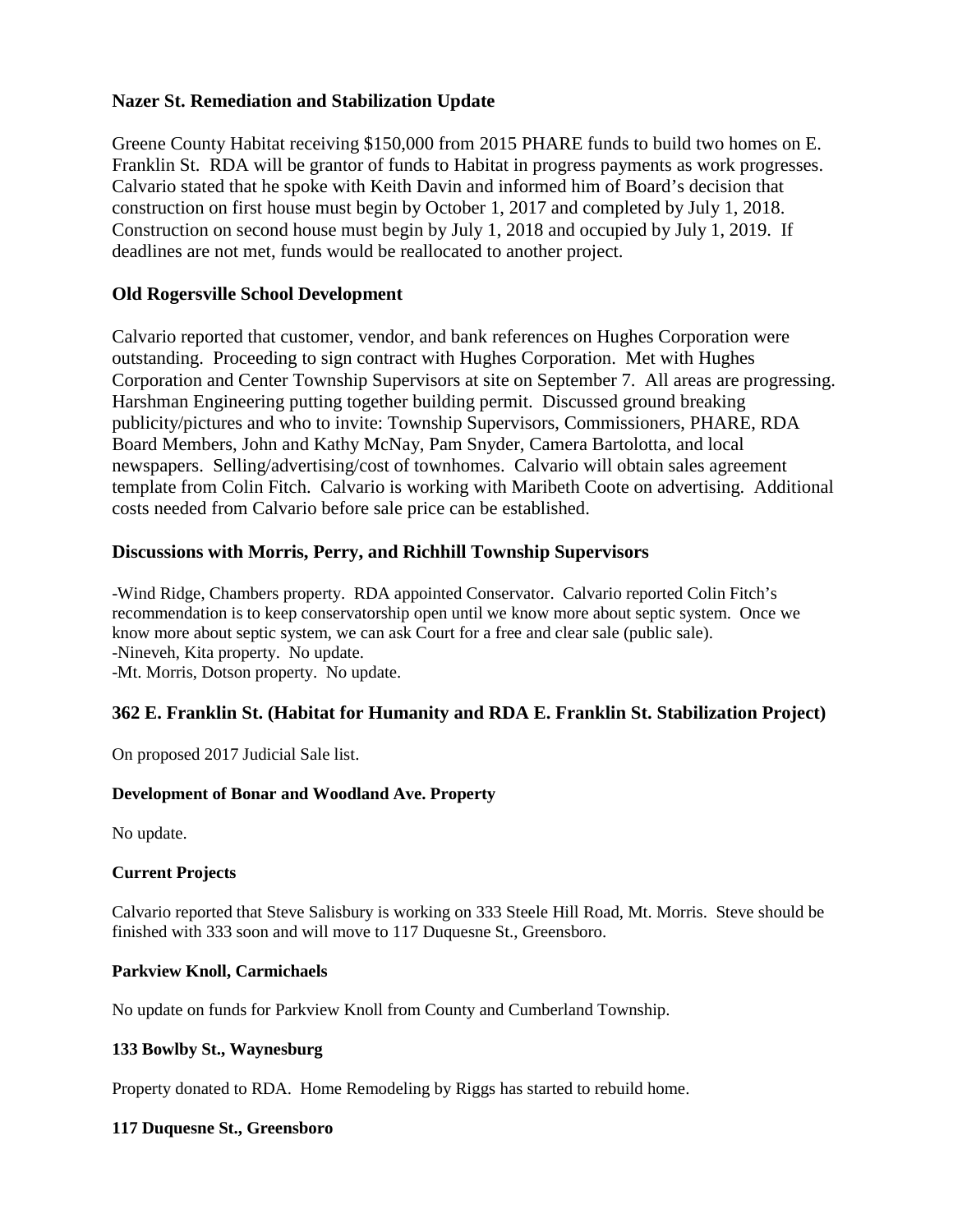New metal roof installed.

#### **Cumberland Township Donation**

Cumberland Township has pledged \$90,000 to address blight in the Township. Marcia Sonneborn will confirm this figure.

#### **73 Dalzell Avenue, Bobtown**

Closed on home August 30. Purchased from Wells Fargo for \$27,000.

## **Pitt Gas Properties**

Calvario reported title searches are being done on two properties Patsy Bell wants to sell in Pitt Gas (duplex and single-family home).

## **Nemacolin, PHARE Grant**

Calvario reported he toured old side of Nemacolin with Angie and Wanda.

#### **Proposals from Realtors**

Tabled discussion on proposals from realtors to sell RDA properties.

#### **Benedum Foundation Grant**

Benedum Foundation approved grant to address blight in Pitt Gas, Chartiers Hill, and Teagarden Homes.

## **Reallocation of 2015 PHARE Funds (from Accessible Dreams II Project)**

Calvario reported Commissioners approved reallocating \$200,000 of 2015 PHARE funds to address blight removal and rehabilitation in Teagarden Homes. Calvario stated he must submit a updated budget to PHARE.

#### **NEW BUSINESS**

- 1. Reviewed Comparative Market Analysis prepared for 333 Steele Hill Rd. After discussion, Thelma Szarell made a motion to sell home for \$115,000 through a twoyear Land Installment Purchase Contract. Selling price acknowledges approximately \$3,500 in sweat equity hours put in by Riggleman family. Ralph Burchianti 2<sup>nd</sup>. All were in favor and the motion passed.
- 2. Calvario presented that Riggleman's can only afford down payment of \$5,000 and \$800 per month for first year. At end of first year of LIPC, will discuss monthly payment going to \$900.
- 3. Reviewed and discussed EQT lease for property in Jefferson Borough and Jefferson Township. Board concern with "Gas Royalty Payment Without Deduction" language. After discussion, Calvario conferenced in Heather Pezzuti from EQT to